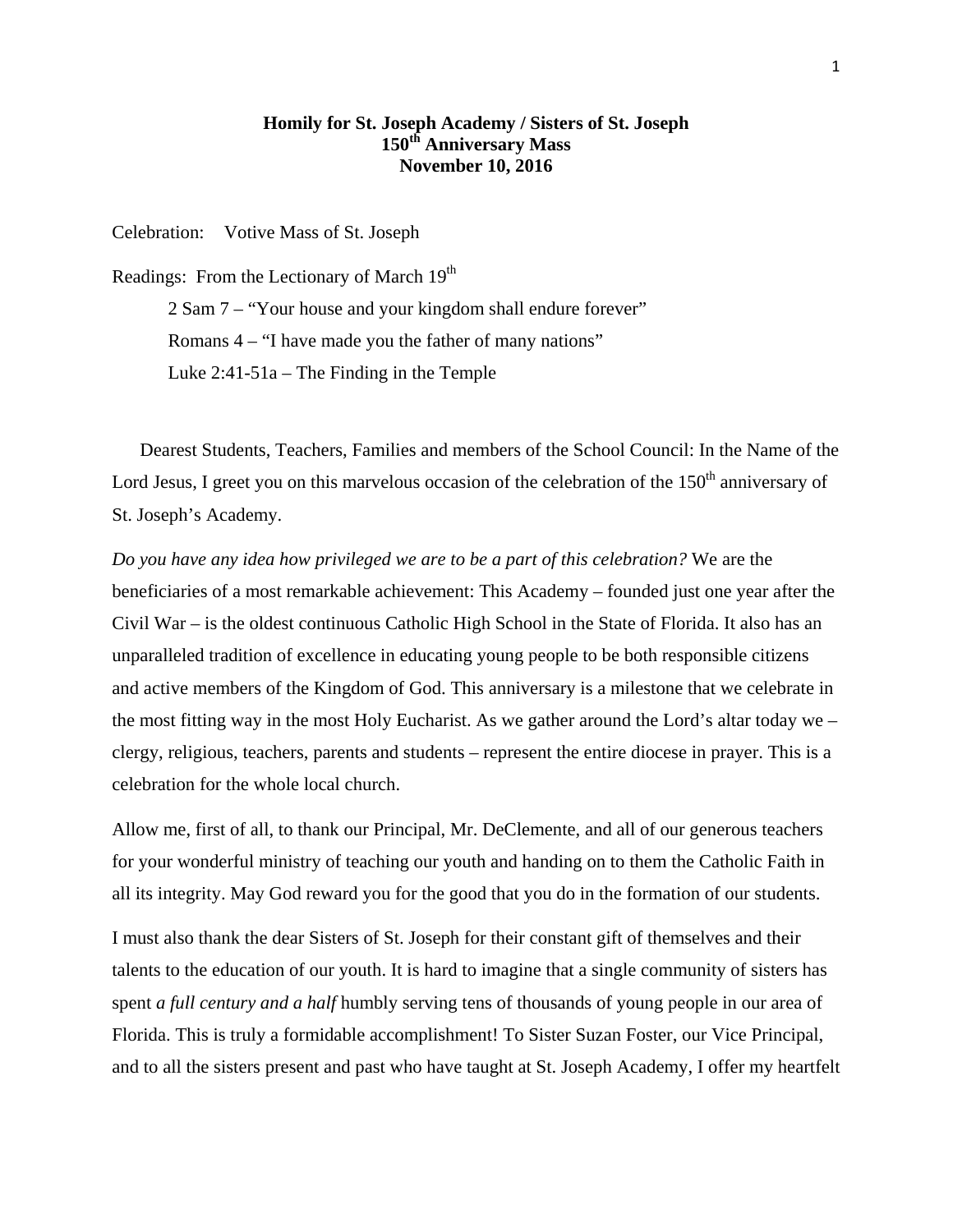expression of gratitude and my deep esteem for a mission well-accomplished and sustained these many decades.

The impact of the Catholic education imparted by this school over the last 150 years has been enormous. Let us go back to the beginning of the school to see why. I am privileged to be the successor of the venerable Bishop Augustin Verot, whose concern for the African slaves after the Emancipation Proclamation led him to offer them the best gift he could give them – namely, a faith-based education. He invited eight Sisters of St. Joseph to come all the way from France to begin this mission. It was a true work of charity and a strong indication of the Church's love for the poor.

Like the familiar parable in the Gospel, the smallest mustard seed of a  $19<sup>th</sup>$  century school grew into the strong and vibrant educational tree that it is today, bearing much fruit. The first graduating class of St. Joseph's Academy in 1874 had only two students! The graduating class of 2016 with a current student body of over 400 students is projected to expand to about 600 students in the next few years. St. Joseph's has grown from a one-room schoolhouse to a comprehensive educational mission that includes at least forty-eight international students from eight different countries. A truly Catholic education from St. Joseph Academy has allowed thousands of students – and families – to encounter Jesus Christ and to be transformed in mind, body and soul.

But that is not the whole of it. The faculty and students have clearly adopted the spirit of the dear Sisters of St. Joseph in service to their fellow human beings. Students at St. Joseph Academy conduct a wide range of services to the poor and needy of our surrounding area not only as a school requirement but as a mandate of the Gospel of Jesus Christ. At St. Joseph Academy the love of God and love of neighbor go hand in hand.

I believe that our patron, St. Joseph, is very pleased to see the immense fruits of the Catholic faith and education that are manifested in the school that bears his name. Even though St. Joseph does not speak even one word in Scripture, he nonetheless gives us an eloquent witness of what it means to let your life be transformed by an encounter with Christ. Except for the Virgin Mary, St. Joseph was the person who was the closest to Jesus in the most formative years of His life. Joseph therefore has a lot to say to us about Christ.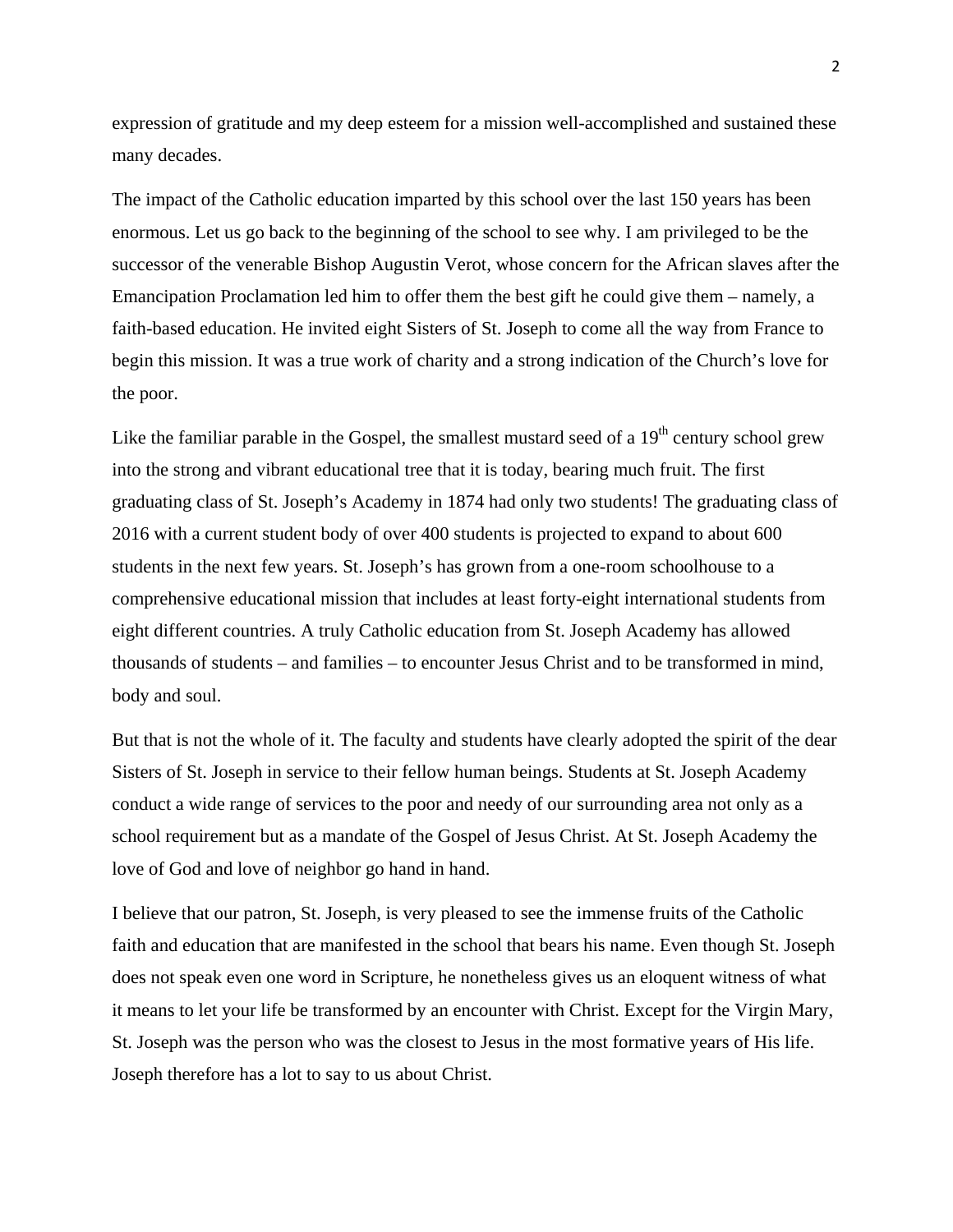In today's Gospel, we see that Joseph and Mary *had actually lost the Christ Child* for a period of three days. We may pass over this story as a pious fable, but it is a true story with a profound meaning. Every parent can certainly understand the agony that they would feel if one of their children should be lost for three whole days. They would be absolutely *desperate* until they could find the child again. The lesson is very real for us. Joseph and Mary, even though they were saints, were allowed by God to feel all the agony of sinners who lose track of God or are alienated from Him in their lives. The response of Joseph and Mary was not to sit still and cry about the loss, but rather, to search diligently for God again. They did not give up their search after one day or two. They kept searching and eventually found Him in the most logical place He could be: in His Father's House.

Dear students, all of us lose track of God in some form or another at different times in our lives. You will probably have that same experience as you grow older and enter the very complex world that we live in. But when you are faced with the sense of God's absence, the loneliness of the world or the many disappointments that naturally occur in life, don't give up your search for God. Sometimes God allows this sense of loss for a reason which is not always immediately clear to us. It is said that Mary "reflected on these things in her heart" for a long time after the events in order to understand their full significance. Hopefully, your Catholic education will help you to be like Joseph and Mary and in your times of crisis to look for Him where He is most likely to be found, in His Father's House, which is *the Church*. God will always be found by those who search for Him, and He is certain to be found in His own House.

The Gospel story likewise shows that, while Joseph and Mary were the first teachers of the Christ Child, they were also open to *being taught* by Him. When Jesus told His parents that He had to be in His Father's House, it was a profound revelation for them. I'm sure that they pondered that truth for a long time and came to the same conclusion that all parents must eventually come to regarding their children: namely, that their children belonged *primarily* to God and that, as parents, they are chosen stewards of the gift of life that God entrusts to them. Having known many parents and families over the course of my priestly life, I can tell you: *being a parent is not an easy job.* 

My dear students, it may not be evident to you at this time in your life, but the primary work of your parents is to help you attain salvation. The fact that they have made the sacrifice to send